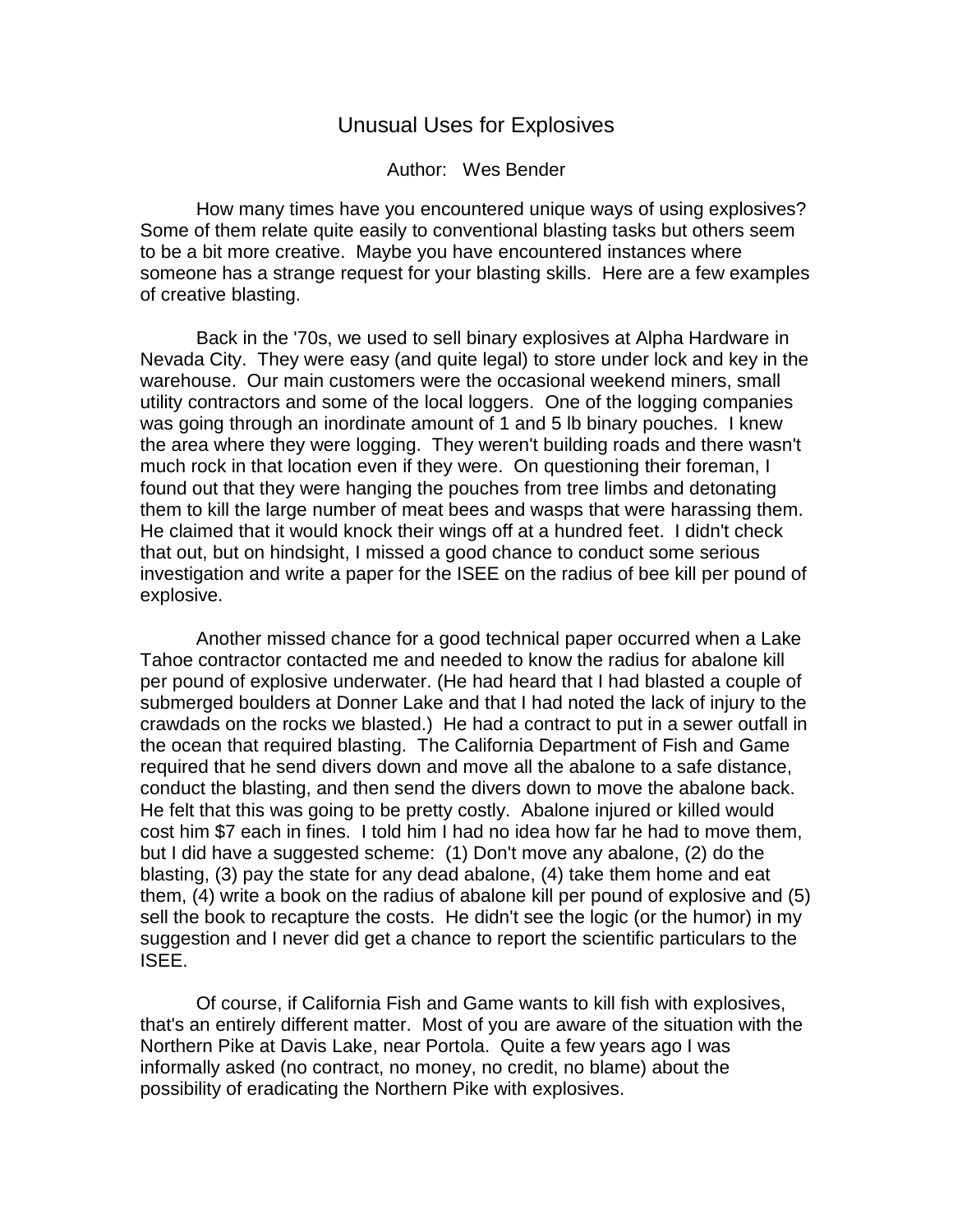Using Cole's formula for pressures from underwater detonations, pressure rise and fall times and what limited information I could obtain at that time on mortality rates of fish, I determined that the best way to do it was to lower the lake level (to diminish the volume of water involved), lay out a detonating cord grid, put 1 pound boosters on down lines and shoot the whole lot at once. Because you can't eradicate the fish if ANY survive, I naturally designed a little on the strong side. (Detonating cord manufacturers would have loved me...) Of course, I didn't give F&G the particulars on spacing, etc. (no contract, remember?), but I did give them ballpark numbers on cost. They eventually figured it would be better to poison the Pike and this was attempted after a lot of environmental/political/legal wrangling.

This first poisoning was tried in 1997. Unfortunately, they either didn't get them all or someone replanted Pike because they started showing up again in 1999. F&G then decided that they would use explosives after all. They would use detonating cord, but without the boosters. (This was long enough after their initial inquiry to me that I doubt any of my comments were available to the persons then in charge.) A test shot killed a good number of the Pike and they decided that they could keep their numbers in check if they blasted them once in a while with detonating cord. For the record, on the test shot, F&G strung two 400 foot long 50 grain detonating cord lines spaced about 40 feet apart. They had caged Pike at 23 feet, 28.75 feet and 34.5 feet from the nearest cord. All the Pike at 23 feet were killed. One of two at 28.75 feet was killed and none were killed at 34.5 feet. Bear in mind these were Northern Pike and the size of a fish and whether it has a swim bladder plays a major part in the expected mortality rate. Recently (2007) an extensive program to poison the Pike in Davis Lake and its tributaries was undertaken, so they may no longer be blasting them. Please note that I'm not advocating that any of you fisherman out there use the information in this article in your endeavors. I'd rather not see an excise tax put on explosive devices just because they are considered fishing tackle.

While on the subject of detonating cord, many of you are aware that trees can be cut down with it. It doesn't make a very clean cut, though. Lots of toothpicks. Although you and I might not be able to obtain the stuff, forest fire fighters have a weapon at their disposal called Fire Line Explosives. It is a large diameter (think fire hose size) detonating cord. When I was familiar with it in the late '70s, they used flame-quenching salts around the main powder core, similar to seismic cord. The object was to clear a firebreak, not to start another fire. One of the drawbacks to using FLE is that you must be absolutely certain that no one is in the vicinity when you shoot it. I don't know if it is still being used, but if it is, it would only be by well-trained crews and only in very isolated locations.

Quite a few years ago, after reading a paper on shearing off bridge piers written by the late Don Mathews, I became interested in using detonating cord as the main explosives charge. It has some advantages. It is easy to control exact quantities.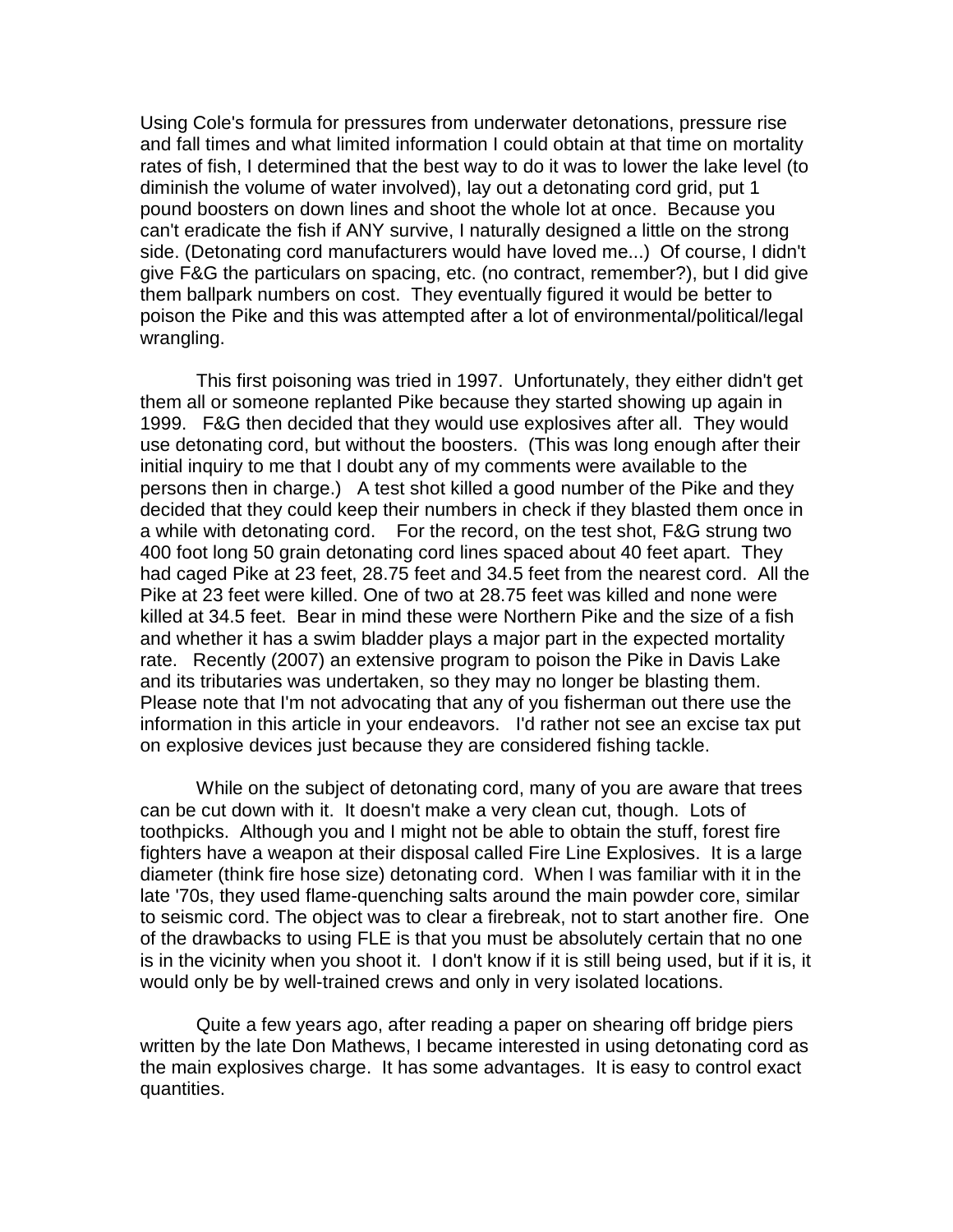If you load the shot too lightly, you can usually re-load (after the holes cool) and shoot it again. The diameter allows it to be fed into small orifices if necessary. Of course the big drawback is the noise. I was able to use cord as the main charge on several projects.

I was once asked by Danny Lewis of Grass Valley to assist in a contract to chamfer the outer top edge of the concrete breakwater at Diablo Canyon nuclear power plant. This was while the power plant was still under construction. The owner wanted to remove a slice of concrete measuring 2.3 feet horizontally and 4 feet vertically from the entire ocean side of the breakwater. This was being done to prevent rogue waves from physically moving the whole breakwater. (It was felt that it would be better to have water slop over the top than to have the force of the wave move the entire block.)

I did some rough calculations using various loadings of 50 and 200 grain per foot detonating cord as the main explosive charge to nearly instantly pressurize a parallel line of holes to remove the concrete. We gave the owner the option of shearing large chunks of the concrete off cleanly, letting them slide into the water where they could be retrieved later or, optionally, making the concrete just go away. The owner felt the latter would prove cheaper, but was concerned we might damage the remaining concrete.

They also asked where the blasted concrete went when we made it "go away". (We refrained from using the term "vaporize" because, while it sounded plausible, it wasn't technically correct and the term tends to worry some people.) We assured them that the massive concrete that remained would not be damaged and that the blasted concrete would be reduced to small pieces that would be propelled out into the ocean. My initial calculations estimated that 8 strands of 50 grain cord placed in holes drilled on 16 inch centers would accomplish the job satisfactorily. (We would have used less, if we just wanted to shear and drop it.) A previous contractor had intended to blast the concrete with conventional explosives in holes on 24 inch centers. I don't know what his designs were nor why he wasn't allowed to proceed, but we inherited a fairly long stretch that he had already line-drilled on 24 inch centers (not very accurately I might add). I didn't wish to increase the charge to account for the increased spacing, so we drilled interim holes, bringing the spacing down to 12-13 inches. (If the owner had wanted the concrete sheared and left, the 24 inch spacing would have been fine, but I did not want to risk damaging the remaining concrete with the heavier charge weights that would have been required to heave the concrete using that spacing. We were also striving for a fairly smooth clean cut.)

We didn't plug the top or bottom of the holes, leaving them open. With the cord detonating at approximately 23,000 feet per second, the pressure rise is sufficiently fast that the concrete shears between holes before an appreciable amount of the gas can exit the open ends. Of course the noise was fierce, but we were fairly isolated from any residential areas.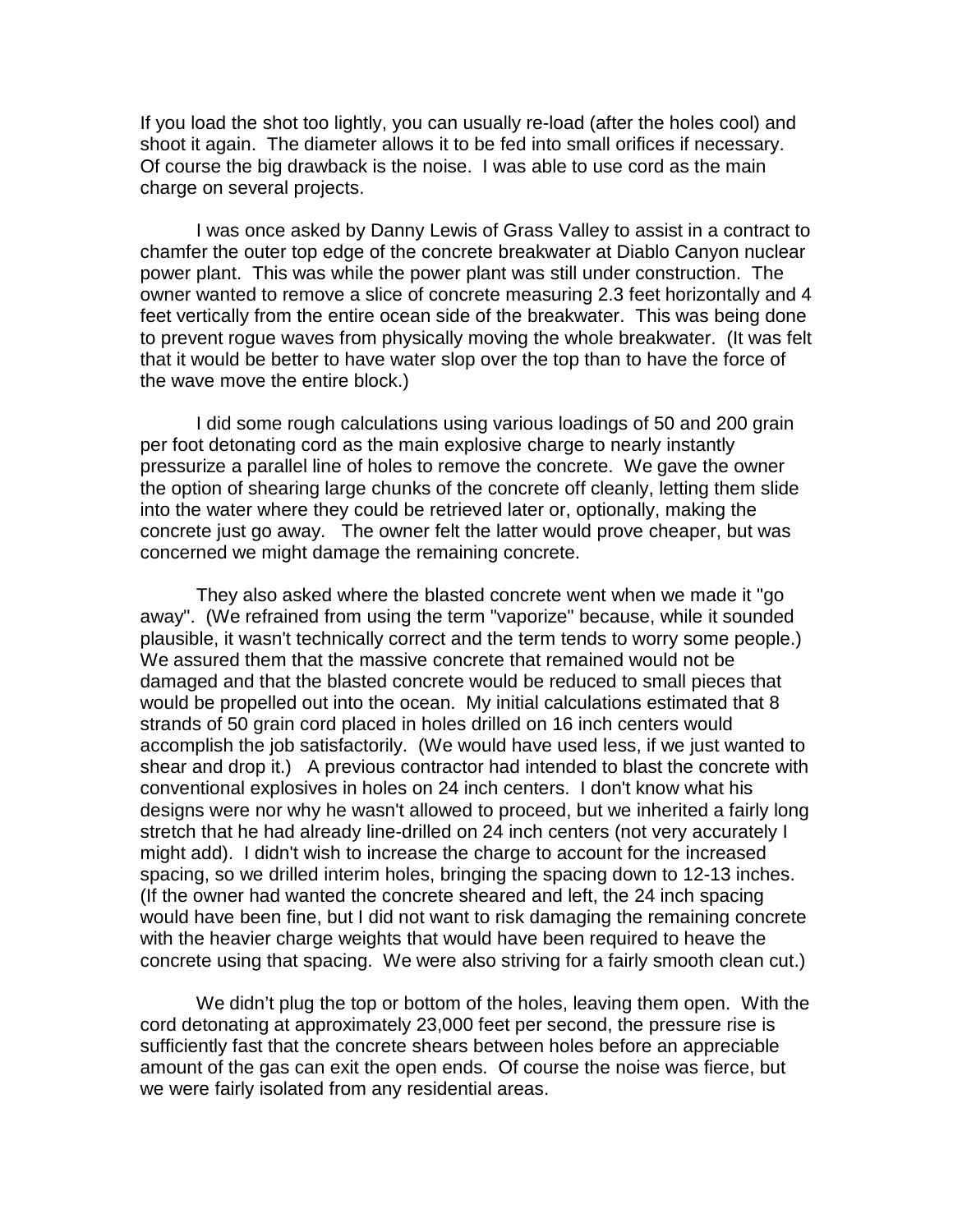Usually 75 to 100 holes were shot at a time. While most blasts were shot at night so as not to conflict with other work in progress on the breakwater, several were shot during daylight hours. The results were rather spectacular. I suppose you could have called it flyrock (maybe flycrete?), but this was not flyrock. It was behaving exactly as we intended.

Danny and I did, however, suffer from some security glitches. Because the Diablo Canyon Nuclear Power Plant was a controversial issue with environmentalists and with several groups bent on stopping or delaying the project, the owner had an on-site SWAT team that would respond to any disturbances or unusual situations. With protesters at the gates and threats of sabotage being commonplace, they were a bit on edge and would react quickly to perceived threats. They even had concerns that the protesters might launch an invasion from the ocean side of the plant. When we brought the detonating cord and caps onto the plant site, Danny was careful to coordinate the delivery ahead of time with plant security. At the appointed time, we showed up at the main gate with the explosives loaded in a legal, placarded pickup truck. The guard checked our passes and then asked, "What's under the tarp?" Danny explained that we were bringing in explosives for the chamfering job and that he had notified security beforehand. The guard told us to wait and made a short phone call. He came back, pulled his gun and told us not to move. If I remember correctly, Danny said, "Don't worry, Hoss. Moving is the last thing we'll be doing, but be careful where you point that gun or we'll all go away." The SWAT team arrived shortly, had us spread-eagled on the hood of the truck and, after several discussions over the radio, decided that we were legitimate and not intent on sabotage. We were allowed to proceed.

We stored the detonators and cord near the breakwater and laid out the test blast. At the time, a crane was working on the breakwater on both day and swing shifts, so we scheduled the first test blast to occur on the graveyard shift at 2:00 a.m. the next morning. That would give us two hours to load and hook up the shot after everyone had gone. Again, Danny notified security to expect a rather loud explosion at that time of morning. Shortly after midnight we went about loading 13 holes and tied everything in. At 1:45 he again called security to remind them that the shot was on schedule for 2:00. At exactly 2:00 a.m., we set off the test blast. At exactly 2:03 a.m., the SWAT team had us spread-eagled on the ground at gunpoint. After a few minutes of radio conversation and some discussion as to whether the call to the local sheriff should be cancelled, we were finally turned loose and allowed to investigate the results of our test blast.

The results were quite good. While the floodlights didn't allow us to see the concrete in actual motion during the shot, the chamfer was found to be exactly as we had planned and you could see half of each hole with relatively smooth concrete surface between the holes. We did learn that the ends of the shot line needed empty pilot holes to provide a clean break at that point.